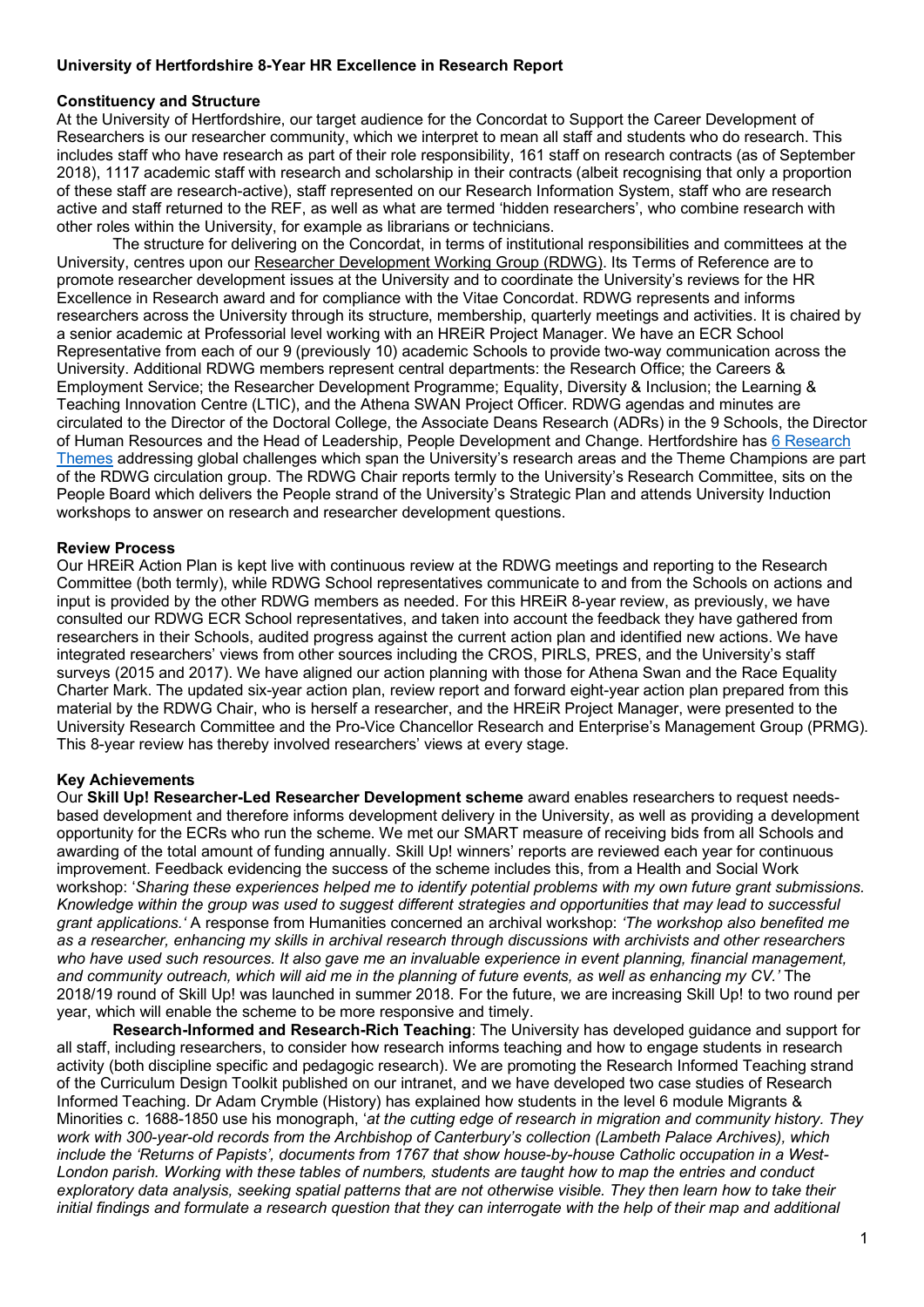*research. They present their results as part of a 2,000-word essay and accompanying map.'* The best essays provide *'genuinely new knowledge about street politics and patterns of minority community building in urban centres. Their findings are not only situated within the existing scholarly literature, but demonstrably extend it. Not only is the assignment research-led, but the students have in turn informed my thinking of the records, resulting in what might be described as teaching-led-research.*'

Dr Angela Madden has worked '*with students on our BSc (Hons) Nutrition and BSc (Hons) Dietetics programmes to help them progress from being consumers of research published by others to co-producers of robust research evidence that makes a contribution to their discipline. This starts at level 4 with students being orientated towards reliable information, where to find it and why they need to search it.'* At level 5 *students 'also think about the methods used to generate data and the pros and cons associated.'* Planning for level 6 research projects involves selecting *'research topics and methods that might suit their learning preferences: quantitative vs qualitative; obtaining ethical permission and recruiting participants vs analysing existing nutrient-related data that can be completed off site. A list of diverse project ideas is offered from which they request up to five choices. We recognise the project management skills they gain from running their own investigation – an employability asset for all even if they don't plan a research career. […] The assessment is based on a 4,000-word manuscript that is prepared for journal submission. At the end of the module, we focus on research dissemination and the opportunity to submit abstracts to external meetings. […] Most years, between 3-10 abstracts are accepted by national conferences and one or two manuscripts are accepted as full peer reviewed papers from about 45 students.'*

Our broader success measures in bringing research and teaching together include the attendance of research contract staff (17) at the University's Learning and Teaching conference on Research-Informed Teaching in May 2017 alongside academics and our attainment in the Teaching Excellence Framework of Silver (2017) and Gold (2018).

#### **Progress by Concordat Principle**

Our 6-year review carried forward 10 actions from our 4-year action plan. Progress against these is shown on the 8 year updated action plan alongside new actions added at that time, and in summary below.

1: Recruitment, Selection, Retention - In 2016 we reported on work to harmonise role titles, to share good practice in local induction, to monitor barriers to participating in development activities and to provide end-of-contract mentoring. We identified further actions including the need to increase awareness of national researcher development initiatives (see Principle 3, below) and to introduce a Research Induction, to use the HREiR logo on all recruitment communications and to appoint an HR member to the RDWG. Our Research Induction launched in spring 2017, supported by an information pack. 4 sessions were held in 2017-18 for 33 participants. Research is also addressed in the General Induction, with participation from the RDWG Chair. The University's website now features the HREiR logo on all pages including the jobs and research pages. The Director of Human Resources joined RDWG in January 2017; he receives the papers and attends meetings as needed including the October 2018 8-year review meeting.

2: Recognition and Value - Our work updating policy concerning transparent and equitable appointment to roles in Schools was reported as complete in our 2016 review, as was the definition of staff as research active and REF-eligible. Our action on academic promotion was partly met through the Career Pathways programme. It recruited 8 staff into the first cohort in 2017, and 12 in 2018. Participants were interested in how to progress from lecturer to reader. The Career Pathways programme helps expand staff awareness of their options via the following: our Learning and Teaching Innovation Centre (LTIC) presenting academic career pathway options, including the new Associate Professor (Research) role; Planning, Development and Change (PDC) reviewing the RDF; and colleagues from the coaching pool helping participants to embed their learning and plan ahead. Our SMART target was met: CROS results show an increase in staff being 'encouraged to engage in personal career development' from 64% in 2015 up to 83% in 2017. See the Key Achievements section for reports on our Researcher-Led Researcher Development scheme, Skill Up!, and Research-Informed Teaching. The latter is also supported by the appointment of an LTIC representative on the RDWG, who is on the planning team for our 2019 Researcher Development conference. Our LTIC conference on Research-Informed Teaching was attended by 17 staff on research contracts and c.250 academic staff whose contracts include research. The University launched its People Board to deliver on the People strand of the strategic plan in 2016. The Chair of the RDWG is a member, providing another opportunity for researchers' voices to be part of decision-making, and to assist in the delivery of the HREiR action plan.

3: Adaptability and Flexibility - We aimed to extend awareness of internal initiatives, such as the Research Induction, and external initiatives available to support research staff development. RDWG is part of the mechanism for this, enabling two-way communication with the Schools through its quarterly meetings, annual Skill Up! funding and biennial conference. The Chair of the RDWG reports to the University Research Committee 3 times a year and meets with ADRs for two-way conversations to raise awareness of researcher development. CROS showed awareness of the RDF increased from 59% in 2015 to 64% in 2017. Although reported awareness of the HREiR declined slightly from 54% in 2015 to 50% 2017, our analysis suggests that this relates to the name only, and not the process or researcher development issues more broadly. Our biennial University-wide researcher development conference, next scheduled for 14<sup>th</sup> January 2019, will assist in raising awareness of HREIR. To further increase awareness, the Research Office now circulates a Research Themes and Research Office Newsletter to all University staff; the RDWG chair regularly takes part in Central Induction for new staff and Research Themes form part of the Office of the Vice-Chancellor induction presentation. In addition, awareness of Athena SWAN, which assists researchers through tackling gender inequality, increased 25% from 51% in 2015 to 76% in 2017. Our ambitious SMART measure that all new staff on research contracts (c.161), must attend GDPR training within their probation period, and all existing staff should have attended by 2019, has been partly met, as 50% of new staff attended in 2017/18. We now offer GDPR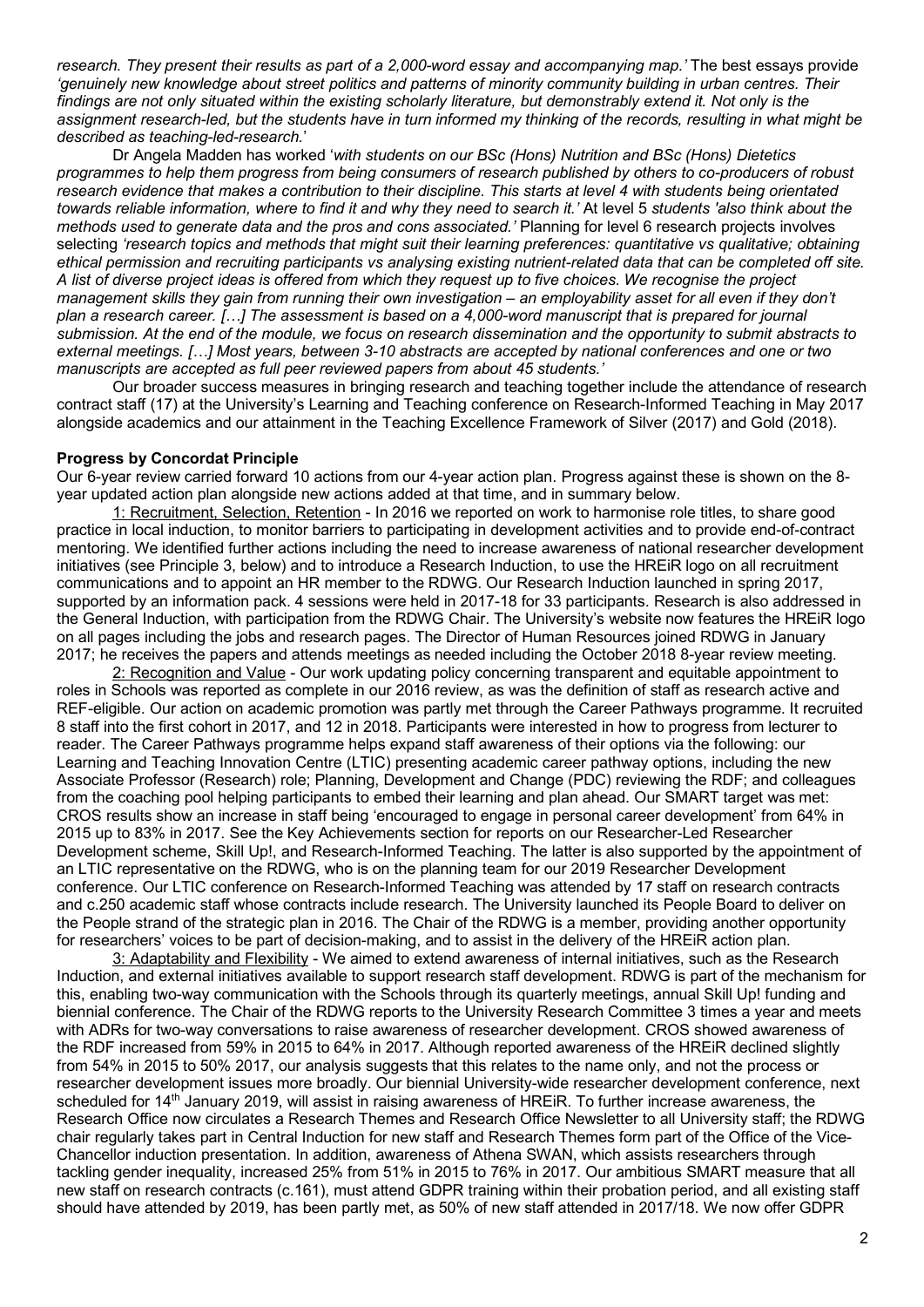training online and campus-based sessions so this percentage should increase in the next period. Finally, we addressed intersectoral mobility by assisting in the effort to enable all staff to reach standards required for the Teaching Excellence Framework LE2, 'The learning environment is enriched by student exposure to and involvement in provision at the forefront of scholarship, research and/or professional practice.' The success measure of achieving Silver TEF in partnership with LTIC colleagues by July 2017 was achieved: the University was awarded Silver in 2017 and Gold in 2018, as noted above.

4: Personal and Career Development, and Lifelong Learning - To develop research impact we delivered social media training for researchers with the second iteration taking place in December 2016. Social media sessions are now integrated into the Researcher Development Programme as 'Social Media Bootcamp' and 'Sharing, Connecting and Building an Audience' with success measures including social media outputs and positive evaluations. In addition, ongoing School-based workshops and open generic impact training sessions are delivered annually for researchers and a full-day workshop with an external facilitator for ADRs took place in June 2017. To support ECRs' development, and share the knowledge and skills of experienced research staff, our SMART targets were: by December 2018, 5 Schools would have mentoring programmes and CROS would show an increase of staff being mentored from 17% to 30%. We have run mentoring schemes in 4 Schools so this action continues. To help staff feel part of a community, our SMART target was 3 pilot Action Learning Sets meeting by September 2017, and positive evaluation by group members. There were 12 participants in the first and second cohorts, but the third was cancelled due to lack of demand and 3 interested researchers were supported by the Head of Leadership. To support staff undergoing transitions at work we planned to trial coaching partnerships. In 2015-18, of 42 coachees, 39 were academics and 3 were on research contracts. Coaching is provided as part of the Career Pathways programme with the option of continuation on request and we will continue to focus marketing of coaching towards research staff. To raise staff's roles and responsibilities in risk management, resulting in a more pro-active, early intervention approach, training was introduced in 'Responsible Research' with 23 participants in 2017/18 and 4 participants attended 'Risk Management'. Heath, Safety & Wellbeing delivered an overview workshop at RDWG for School ECRs to cascade. Maintaining a safe and sustainable environment is a pillar of the UH Wellbeing Framework.

5: Researchers' Shared Responsibility and Engagement - Our ambitious aim here was to enable all University staff to use technology relevant to their roles, including the new Virtual Learning Environment (VLE), through the Digital Capabilities programme. JISCs profiling tool was tested by 17 UH staff from 2016-18. This programme is ongoing with Academic strands encompassing research staff and students and the project manager is working with LTIC, the Research Office and the Doctoral College. Lynda.com has been rolled out and JISC's profiling tool supports Office 365 skills development. An innovative Guided Learner Journey VLE has been fully implemented for first year programmes in 2017/18 and all programmes in 2018/19 and 64 staff have taken up training. A University-wide conference took place on 21st November 2018.

6: Diversity and Equality - We aimed to increase the proportion of BAME staff at grades UH9 and above by 5% by 2020. In 2015, 12.8% of staff were BAME, which rose to 16.4% and is now 15.9%. UH is one of only 10 UK institutions with the Race Equality Charter Mark. Declared staff ethnic diversity is 15.9% compared with the Advance HE sector figure of 9.4%. We aimed to increase in the proportion of female academic staff at grades UH9 and above by 5% by 2020. While the proportion of women at UH9 has dropped from 19.1% in 2017 to 17.2% in 2018, the proportion of women at AM level remains static: 10.3% in 2018, 10.4% in 2017. However, there are more women in senior leadership roles. The proportion of women on the Chief Executives Group (CEG) rose from 32% in 2014/15 to 43% in 2016/17; a new Associate Professor (Research) grade was introduced in 2017/18 and of 17 successful applicants, 9 were female. In addition, the University has successfully reapplied for its Institutional Bronze Athena Swan status, and of the Schools, 6 hold Bronze, 2 hold Silver and the remainder will submit for Bronze in 2019. Staff declaring a disability rose from 4.3% in 2017 to 5.5% in 2018, compared with the Advance HE sector figure of 4.7%. We have reviewed and update the University's Dignity and Respect policy (UPR EQ10); trained advisors are in place; online Equality & Diversity training is mandatory during probation; Unconscious Bias training is mandatory within an employee's first year and must be refreshed every three years; and face-to-face Equality Essentials sessions run monthly.

7. Progress Review - We met our aim for CROS & PIRLS survey actions to be disseminated and related actions to appear on action plans: our analysis was presented at the Research Committee in March 2018 to inform 2018-20 action planning. We increased the frequency of progress reviews against the HREiR action plan, which is now reviewed at our termly meetings, and we will complete the actions by June 2020. We aimed for increased staff satisfaction: the 2017 survey was less granular that the 2013 survey so direct comparisons were not possible. However, academic retention figures are good, comparatively, as are academic and research staff sickness rates, and these are both tangible indicators of satisfaction. Finally, we met our aim of greater involvement in regional and national initiatives: our HREiR Project manager attended the Vitae conference in 2017; the RDWG Chair attended in 2018 with two RDWG ECR representatives and cascaded the learning to the RDWG and the Research Committee. Colleagues also attended the Staff Development Forum conference in October 2016.

#### **Strategy and Success Measures for the Next 4 Years**

1: Recruitment, Selection, Retention - To provide a more secure employment experience for research staff and higher retention of ECRs we will undertake a feasibility study on bridging funding, monitor fixed-term contract researchers figures, review our policies on employment experience and security (probation, parental and adoption leave) and develop new University Policies and Regulations (UPRs) to clarify the University's commitment to staff by June 2019. To ensure that the appraisal process is used effectively by more researchers and line managers we will